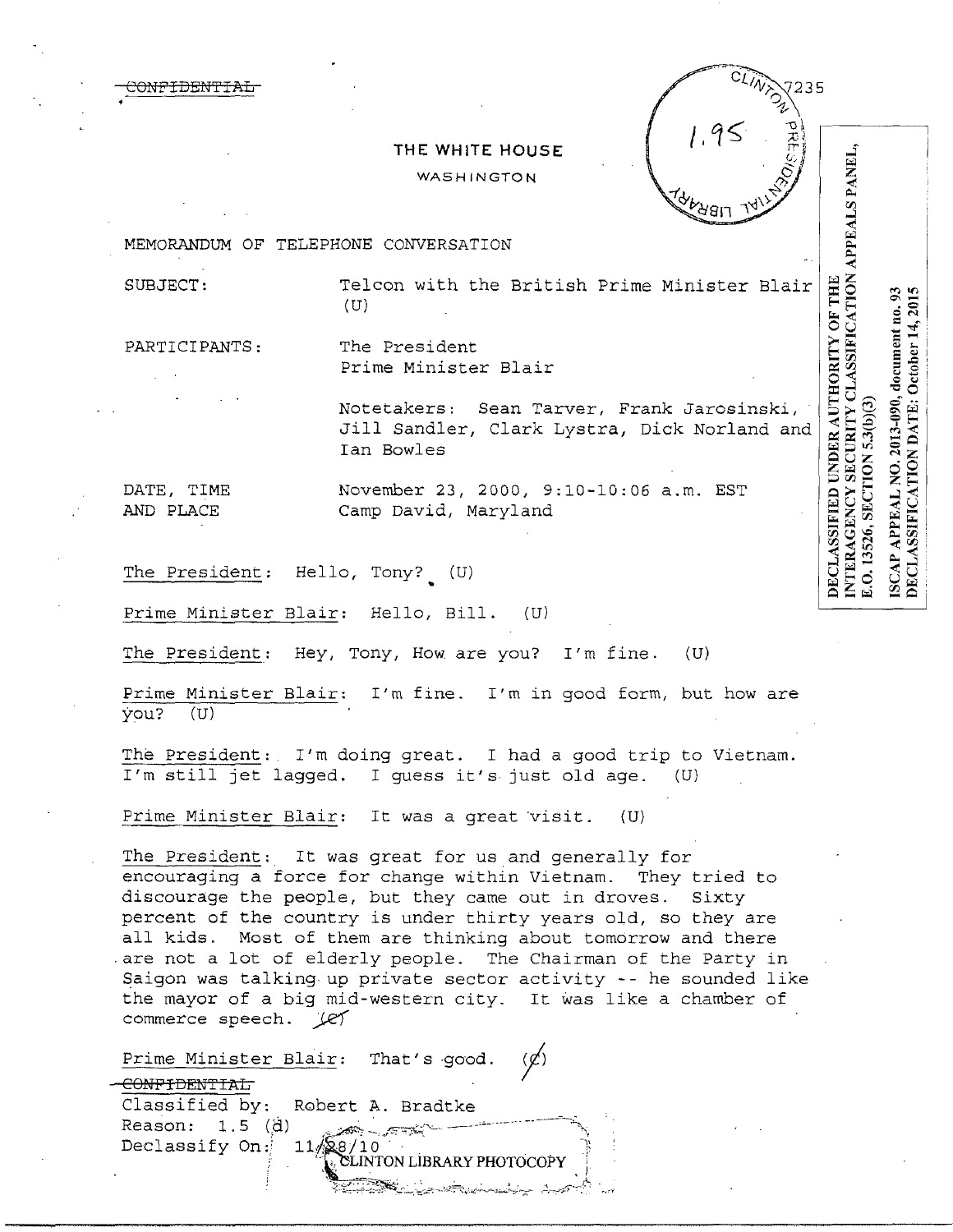The President: On the other side, the General Secretary said first we have to get what happened in the war straight. He said I'm glad you were against it. Your visit has· helped us a lot. Our Ambassador, Pete Peterson, was in the Hanoi Hilton for six years. I said we were debating the nature of the conflict, but let's get one thing straight: we were not friends. Now that you have a united country, we are still having the same debate about how much of these things are eternal questions and how you have to join the debate.  $\sqrt{CT}$ 

Prime Minister Blair: It looks fascinating -- but what have you · returned to? (QT)

The President: Between you and me, here's the problem. We always knew this could happen where someone could win the popular vote but lose the electoral college. You have electoral votes that correspond to representation in the House and then you get two more for your Senators, so *it* gives more influence to smaller states. The other argument in the old days was that we didn't have the telegraph, so we needed honest people to come and say how the people voted.and now that is obviously unnecessary. This happened only twice before where nobody could get a majority. In 1876 and 1888 we had a case where the winner of the popular vote lost the electoral college. In both times, the results were clouded and controversial, but largely the South was still solidly democratic. It was against the people who won the Civil War so you had fluky results. This is just a case where it just happened that 40,000 votes out of 200 million people is what the dispute in Florida is about. Gore has said he will not challenge the electoral college, but he wants to make sure that if Bush is given Florida that the people who showed up got their vote counted. The truth is, Tony, everybody knows Florida had complicated procedures.. They used a ballot a lot of older people couldn't read, and more people intended to vote for Gore than Bush. You still have ten thousands blacks in one precinct. They were going to vote for Gore. Ten thousand uncounted votes in one county and six thousand in another. You have nineteen thousand predominately blacks in Palm Beach County who punched Buchanan and then punched Gore. That is another sixteen thousand votes for Gore. Then you had thirty two hundred Jewish people who voted for Buchanan and we had a statistician say it was a trillion to one shot that Buchanan could have gotten that many votes. The real question is:. can Gore re-enfranchise enough people to win the elections instead of the Republicans? The Secretary of State was Bush's campaign chairman and now the Republican House is threatening to make him

INTON LIBRARY PHOTOCOPY

CONFIDENTIAL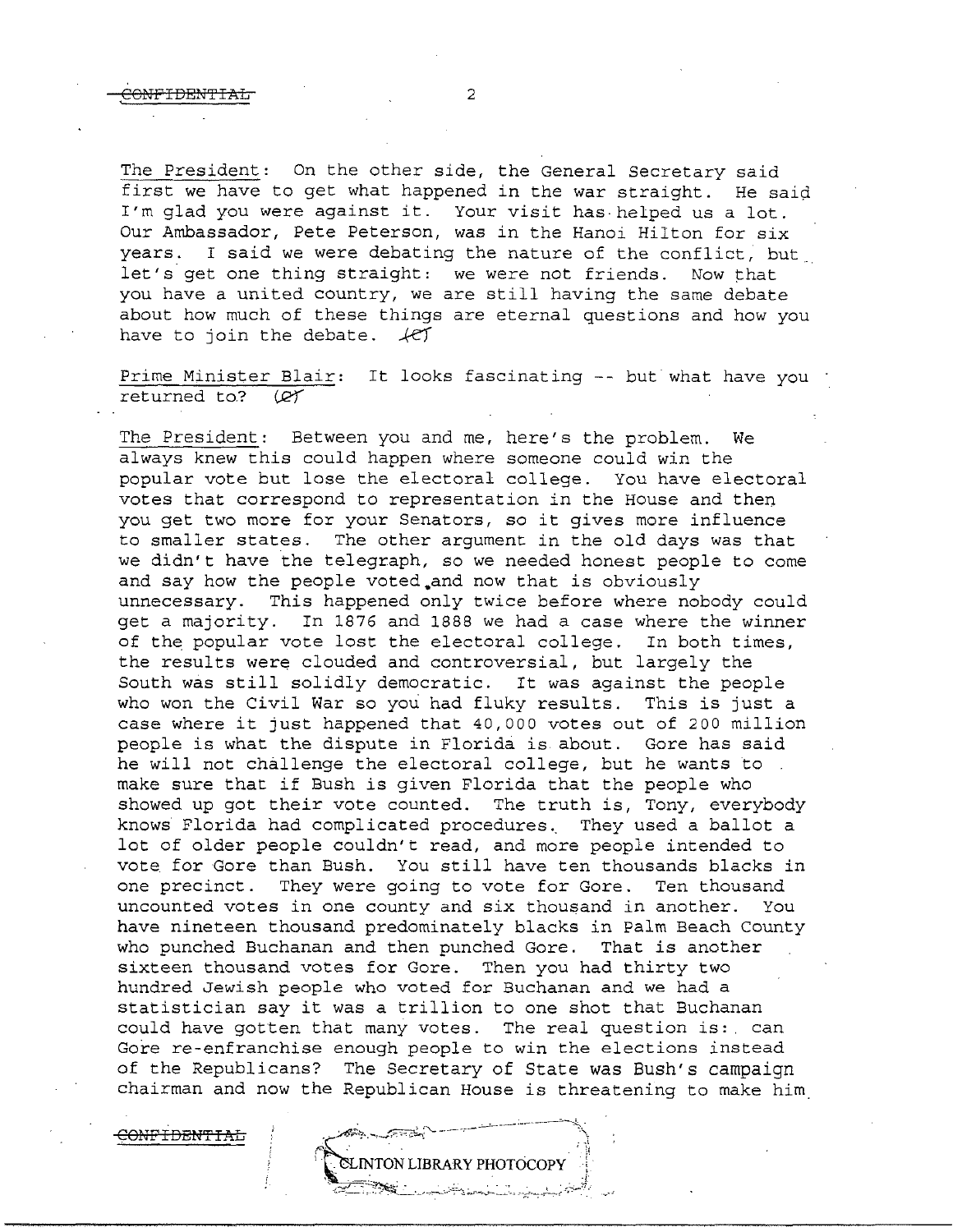CONFIDENTIAL 3

President if the electoral votes go to Gore or not. The Florida constitution says if you can divine the intention of the voter, the vote should be counted and ironically, everything Bush is fighting in Florida in the recount is precisely what the law he signed in Texas requires. Any indentation at all these voters make is supposed to count.  $\ell$ ef

## Prime Minister Blair: So what's your bet?  $\angle$ el

The President: I don't know. On the merits, Gore should win, if we can re-enfranchise enough voters, but even the Florida Supreme Court, they issued a great decision for Gore but Miami Dade said."we can't finish by Sunday, so we are not going to do it at all." So now they have to decide whether they can get their own order by delaying. They don't need to have any of this done until December  $12^{th}$ , but you know the Florida Legislature is Republican. The Republican Congress is threatening to change the law and they would throw it into the House. But if they do that, he will be destroyed and he never will recover.  $\ell$ e $\ell$ 

# Prime Minister Blair: What is your opinion?  $\mathscr{C}$

The President: Right now it's evenly divided because the process is confusing but generally thought to be fair. The process is confusing but generally thought to be fair. Republicans are great spin meisters. They just say it differently. It is a power grab. Now we probably will not get the ones reenfranchised who double voted on that illegal ballot, but the truth is, if these people were running for State Legislature, under the law, those courts would get those votes to Gore. They just don't have the courage to do it in a presidential election. You have heard only a slightly biased opinion. If I thought Bush won fair and square, I would tell Al to pack it in, but Gore has on the merits of those who voted, the stronger claim. So Bush is just trying to run out the clock. That's why they are desperate to shut it down because they know Gore lost a lot more votes in those that were thrown out. I don't know what is going to happen.  $\mathcal{L}$ 

#### Prime Minister Blair: Really amazing.  $\cancel{\ell}$

The President: I think we will work it out and be all right. It is very important to remember that the whole right wing in America desperately wants this and they still control the Congress. There are.other things we can talk about when I see you because Gore came back 4-5 percent last week and he started running his campaign on continuing the progress of the last

CONFIDEN'fIAL

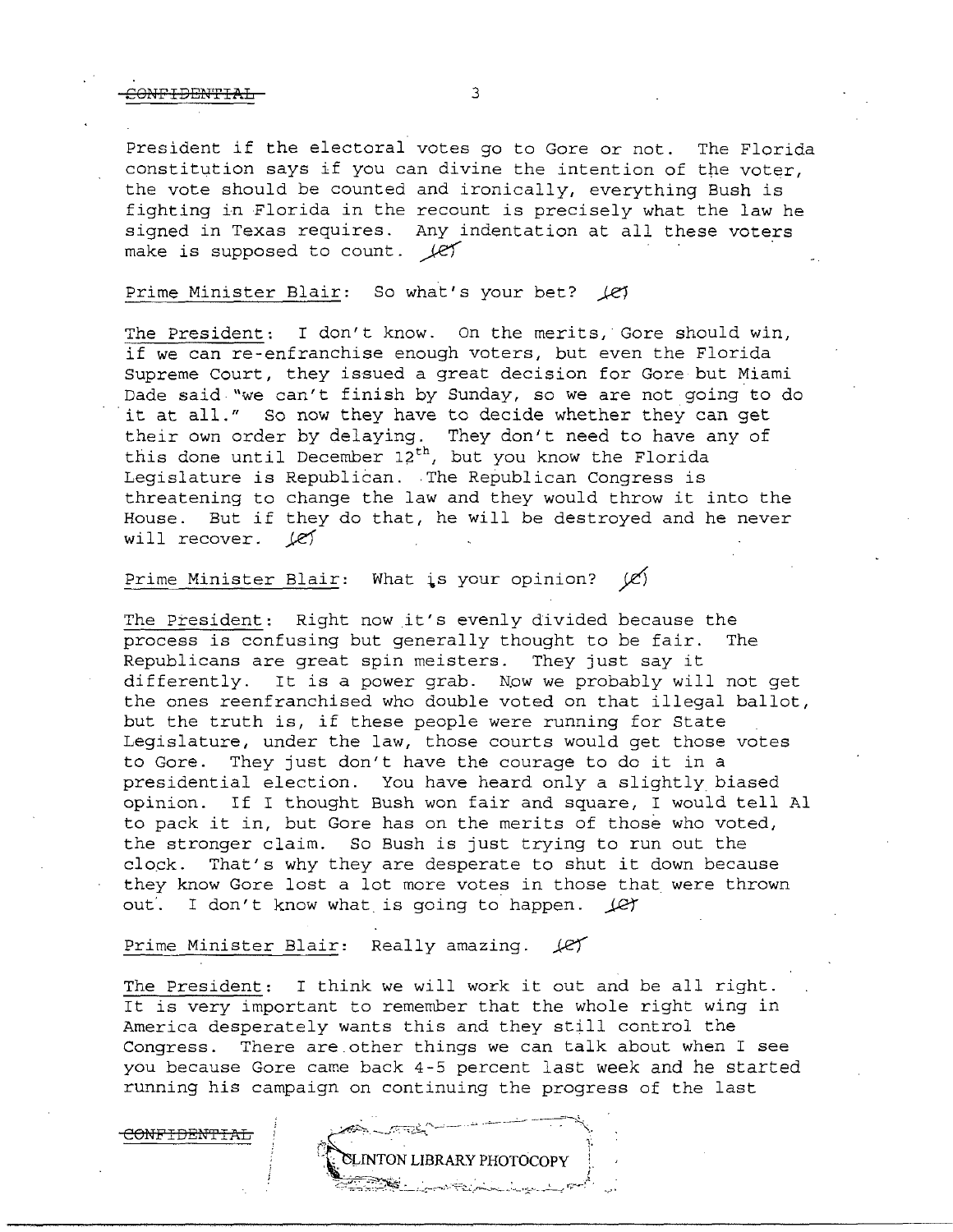eight years and it was obvious to me in the last 48 hours, I told one of our people, he might win the popular vote and lose the electoral college, I don't think there is any question that if everybody in Florida had·their vote counted as intended, Gore would have won by thirty thousand votes.  $\angle$ 

Prime Minister Blair: The right wing press here has just been desperate for Bush.  $+e^+$ 

The President: They are all upset that the military people got disenfranchised because they came out in force for Governor Bush so he carried them 2 to 1. But World War II veterans and holocaust. survivors, they were perfectly fine with having them disenfranchised. *.+er* 

Prime Minister Blair: They are a lot more ruthless than our folks aren't they?  $\angle$ e<sup>2</sup>

The President: They are. They hate us more than we hate them. It's all about power to them. They don't care as much about government, they just want the power. I will tell you more when I see you. I have not said publicly what I just told you. have to be President here. The New *York Times* finally went after the Republicans today. They said they are just over reaching. I wouldn't even be surprised to see the U.S. Supreme Court try to overturn the Florida Supreme Court.  $\Box$ 

Prime Minister Blair: Blimey. (C)

The President: So here we are.  $\angle$ et

Prime Minister Blair: As I say, I can't wait to see you. We are going to have a good talk about it.  $\langle \mathcal{C} \rangle$ 

The President: Yes. Let's talk about that. Did our people  $tell$  you we might be able to come over on the  $12<sup>th</sup>$  and maybe go to Belfast and Dublin on the  $13^{th}$  and  $14^{th}$  ?  $+C$ .

Prime Minister Blair: Any time.  $\sqrt{c}$ 

The President: Is that soon enough? *JeJ* 

Prime Minister Blair: I've got to go to Zagreb tonight to this European Balkans thing. (C)

The President: I'm really glad you are going.  $(2)$ 

#### COMFIDENIIAL

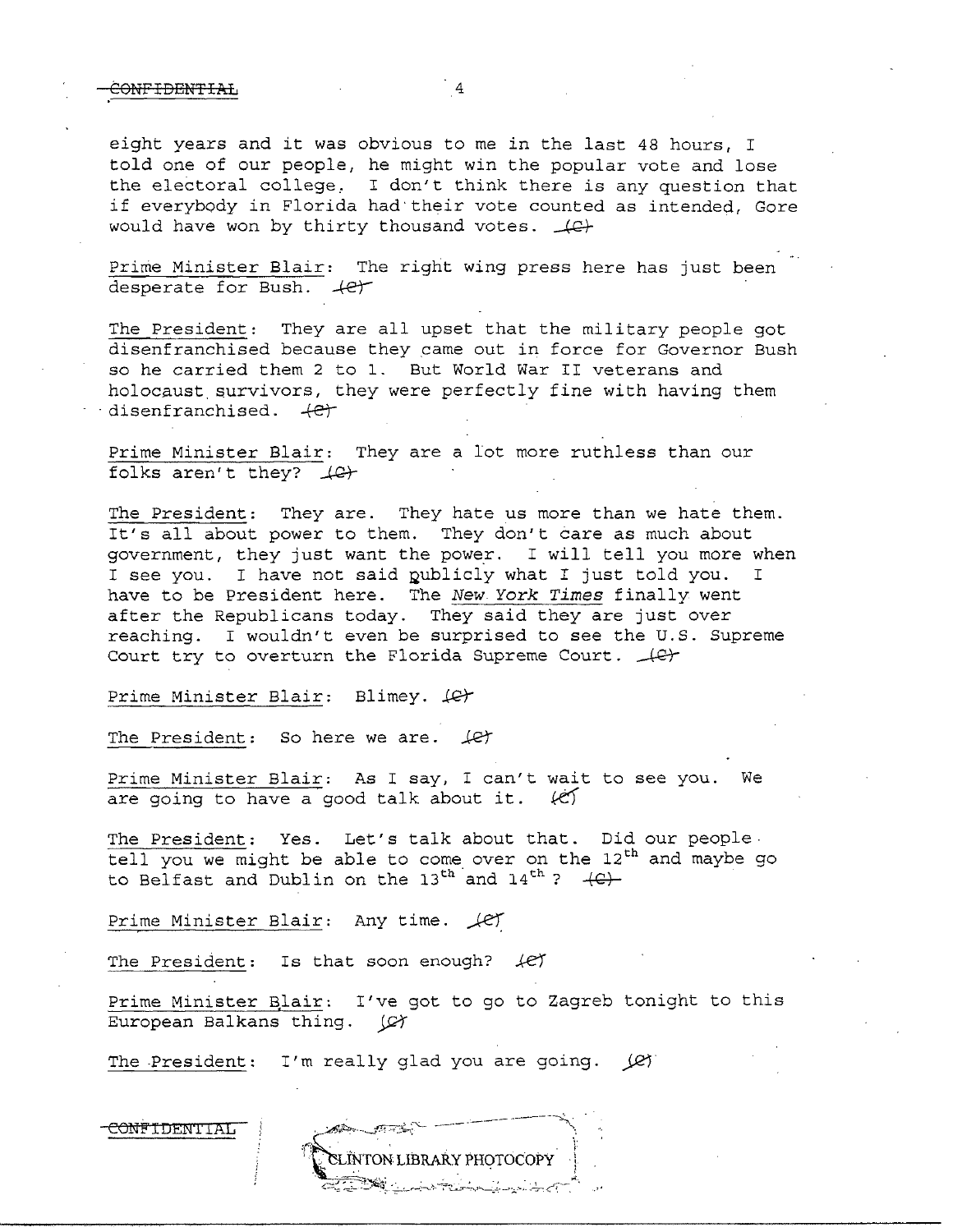### CONFIDEM'fIAL 5

Prime Minister Blair: I will go there with Bertie Ahern and we will talk on the plane about the outlines of an agreement. Jim Steinberg will fill you in.

### **i**E.O. 13526, section 1.4(b)(d) *I*

The President: Yes.  $\left\{\Theta\right\}$ 

Prime Minister Blair: I am going to go through with Bertie tonight what are the three more difficult issues:

**E.O. 13526, section 1.4(b)(d) I** What we aim to have by the middle of next week is a package we agree on. The right package to go with. But I would have thought the  $12^{th}-14^{th}$  is about the right time.  $f$ e $f$ 

The President: Okay, I will set it up. I can do whatever in England. I am coming there basically for you, so I will do whatever helps you the most. I can come to Chequers or maybe give a speech at Oxford. I thought about talking about five or six major issues the whole world will face together over the next ten years. Something that would keep the Third Way thing going, but I don't have to give a speech at all. I am interested in helping you.  $\theta$ 

Prime Minister Blair: That is very good of you, Bill. I think a speech on that theme would be very useful. Why don't I give some thought to where it should be. We got an inkling, and it's fine with us, that you preferred outside of London. (C) fine with us, that you preferred outside of London.

The President: No. I just thought that if we went to London, you would have to do a big dinner or something. I wanted to help you politically and push our agenda. If it helps you, I am happy to do that.  $\sqrt{e}$ 

Prime Minister Blair: That is really kind of you. I will work on that basis.  $\mathcal{Q}$ 

The President: If you think it is better, I will go to Oxford. *..ke1'* 

**INTON LIBRARY PHOTOCOPY** 

Prime Minister Blair: That is great. I will think that through.  $+6$ -

**ONFIDENTIAL**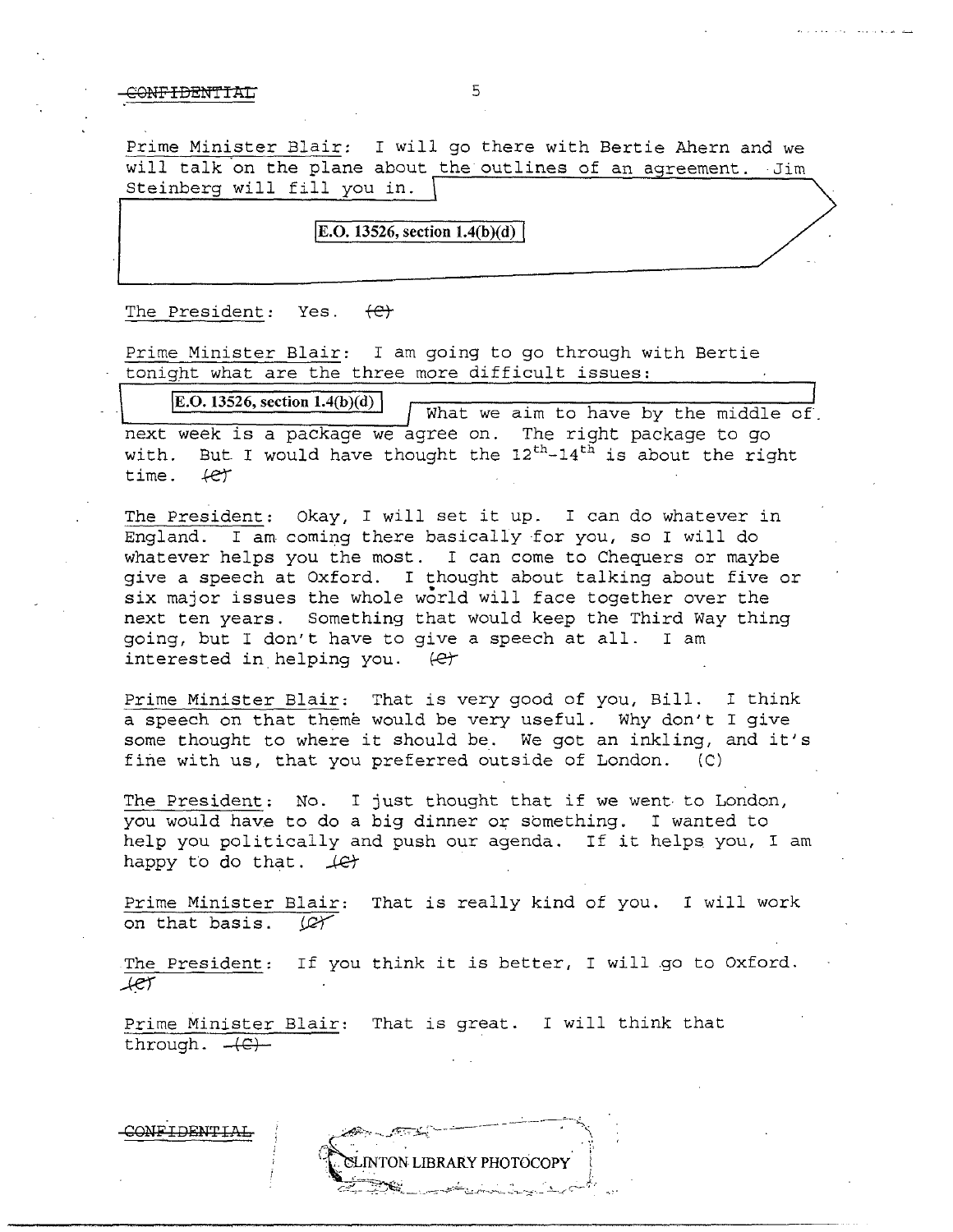#### ,CONFIDEN'fIAL 6

The President: The only caveat might be if we have timing problems because the  $12^{\text{th}}$  is the day all the electors are supposed to be certified and there might be some reason I have to wait until the next morning to come. But I went to Brunei and Vietnam and the best I can do is show the country that everything is just chugging along. If in the next week something goes haywire, I will call you.  $4e^{i\pi}$ 

Prime Minister Blair: I certainly think a speech is good and my instinct is to stay outside of London. We can get some private time as well. That is my instinct. But why don't I go through it with my folks and we will come back to you with clear<br>suggestions. (e) suggestions.

### The President: Okay.  $+e^+$

Prime Minister Blair: So you will be here on the  $12<sup>th</sup>$  through the  $14^{th}$ ? ()

The President: Yes. My thought is the  $12<sup>th</sup>$  with you and to go to Belfast on the  $13^{th}$ . Maybe Dublin too, or on the  $14^{th}$  -- might have to allow two days in Belfast. If there is actually some sort of deal cooked that you need me to bless, we might be able to allocate a whole day to be there to work this. I am going to allow for that, but I think I just have to wait and see.  $\angle$ *e1* 

Prime Minister Blair: I will be in a better position once I speak to Bertie tonight and take the temperature of the people over the weekend. I don't want to land you in something where you only have a half day. <del>(C)</del>

The President: I won't do that. That's why I left a day open. *\_,.ke')* 

Prime Minister Blair: Okay. . (2)

The President: Can we talk about the Hague and climate change?  $(C)$ 

Prime Minister Blair: Absolutely. (et

The President: You know, first of all, thank you for helping moderate the EU position so that we can all have agreement. I think you and Dutch are key for an agreement. The French and the Germans aren't there yet. I have to tell you where the politics are going to be in.the United States. We have Congress evenly divided. We have Republicans \_acknowledging, even Bush,

C<del>ONFIDENTIAL</del>

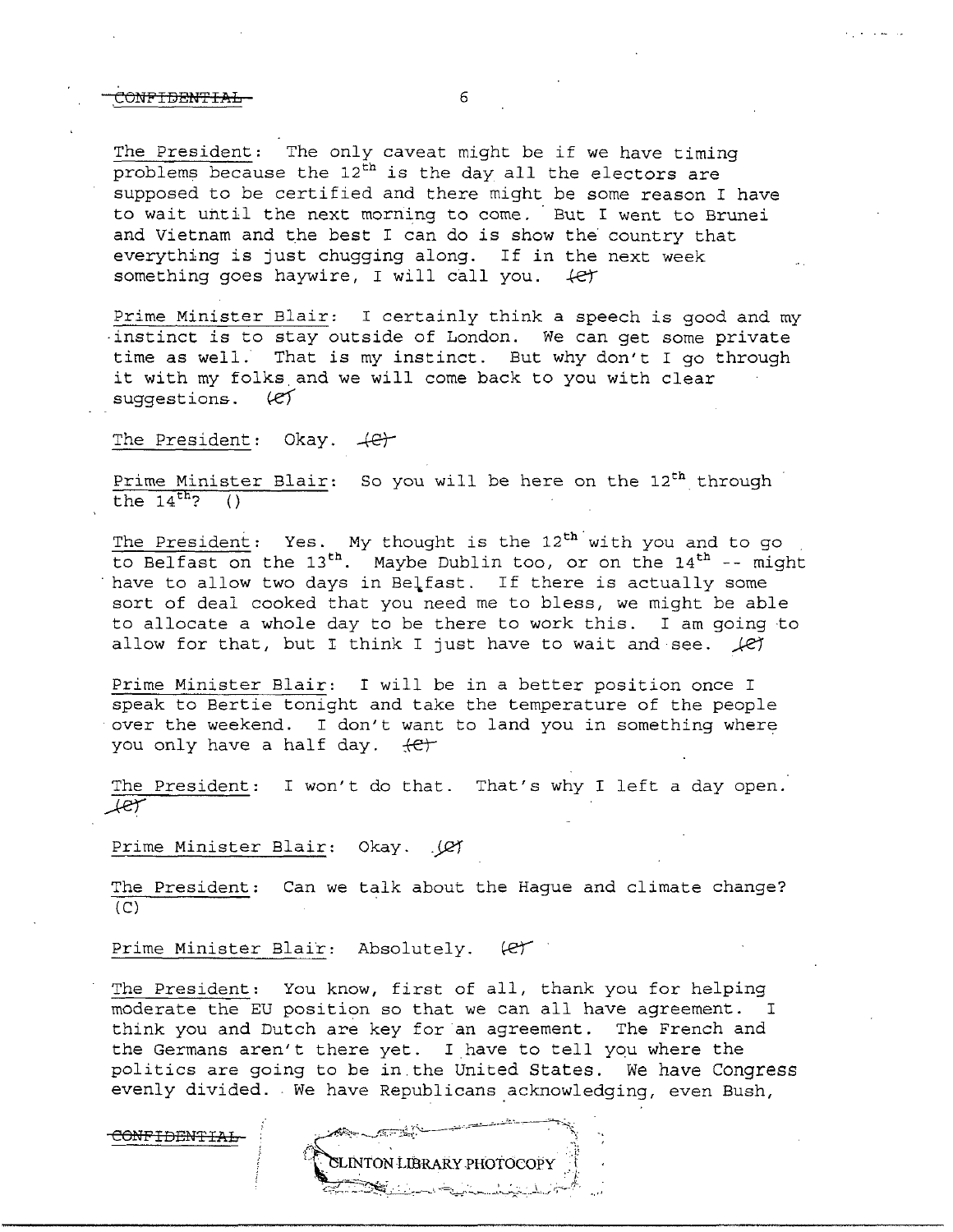that this is a real problem. Something has to be done. We now have through this partnership with Detroit on the next generation of vehicles that Al Gore spearheaded, we got these cars that will get 80 mpg. We are trying hard. The last step is chemical research, which would help everybody and make your oil money good for 30 years. Bio-mass fuels can help us get something like seven or even eight times more efficient gas or oil than we have today. That is about a third of the problem with transportation. We are also trying to get this massive progress to rapidly accelerate the construction industry. We have another plan for dealing with our utilities and heavy manufacturing which is the last third. Finally, after being treated like I was trying to wreck the economy, we are finally getting broad acknowledgement. If we get what we need on the sinks, forests and all our potential, the gain is something like 300 million tons. We are prepared to go down to less than a third of that, but we need to get something. We will be flexible, but we need to get something. I think we are down to 125. I think it is a mistake to put limits on emission 'trading because that is a real killer for us politically. I think it would be seen for what it is, that Europe wants to try to make America adopt its tax structure and reduce our emissions in the least efficient way. It would give us less incentive. So the least efficient way. It would give us less incentive. problem may get worse as we get better. I think it is bad policy. Even Bush acknowledges it. Right now, about two House seats left to be decided. The Senate is 50-50 if Bush wins but 51-49 if Al wins because Lieberman would leave his Senate seat and the Governor of Connecticut is a Republican and would appoint a Republican. There are enough Democrats from energy producing areas that if this looks like we are getting a bad deal, that will hurt us. It also sends the wrong message to developing countries. What matters is not the results, but how we achieve it. I think it is important to get an agreement. If we get no agreement, we just give the reactionaries an excuse to walk away.  $(\emptyset)$ 

Prime Minister Blair: Here's my take. I just spoke with John Prescott, who is heading our delegation over there, on the sinks issue.

I think

| issue. |  |  | $\mathbf{E}.\mathbf{O}.\mathbf{13526}$ , section 1.4(b)(d) |  |  |  |
|--------|--|--|------------------------------------------------------------|--|--|--|
|        |  |  |                                                            |  |  |  |
|        |  |  | there is probably something you can do there.              |  |  |  |

The President: Absolutely. We are prepared to take the overall number lower than the science indicates. I think the other thing is you want to have some encouragement in this document for sinks. We also need to do something about the rain forests - an approach that is totally voluntary. ( $\alpha$ 

**INTON LIBRARY PHOTOCOPY** 

ON<del>FIDENTIAL</del>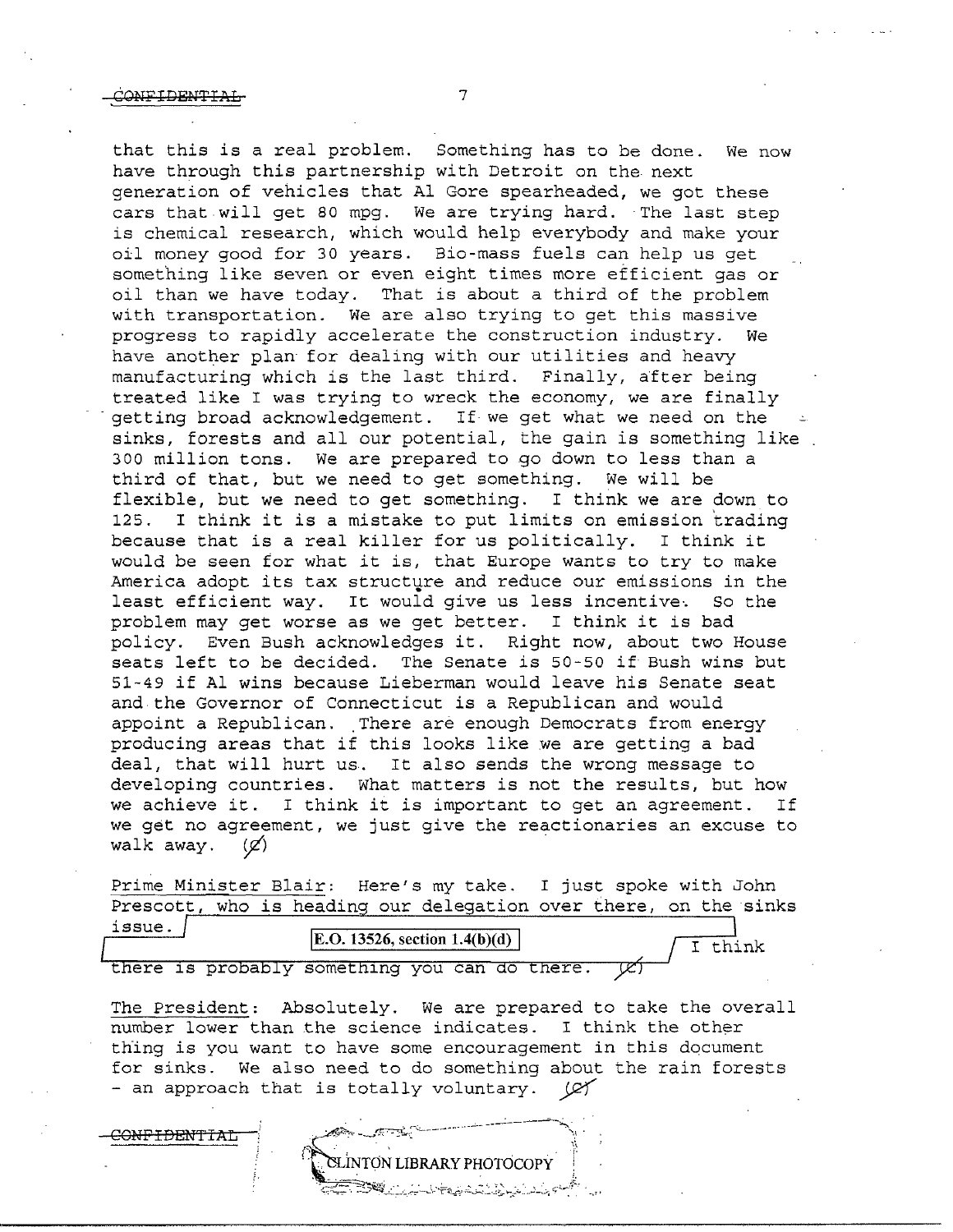CONFIDEN'fIAL 8

Prime Minister Blair:

E.O. 13526, section  $1.4(b)(d)$ 

The President: Yes. But the French proposal *is* to tax itself. We said, "Let's establish a fund." I don't think any other countries have done this as much as we have. We have done it in two contexts in America with pollutants. We had quicker compliance with clean air efforts at lower costs than the people projected. Every time we did it, it worked faster and cheaper. I understand why some Europeans want to limit trading *in* any way, but it is a big mistake. Developing countries are important. They don't have much of a problem, but you have to give them the incentive to take action.  $+e^+$ 

Prime Minister Blair: I am totally in agreement with you.

**E.O. 13526, section 1.4(b)(d)** 

**INTON LIBRARY PHOTOCOPY** 

CONFIDENTI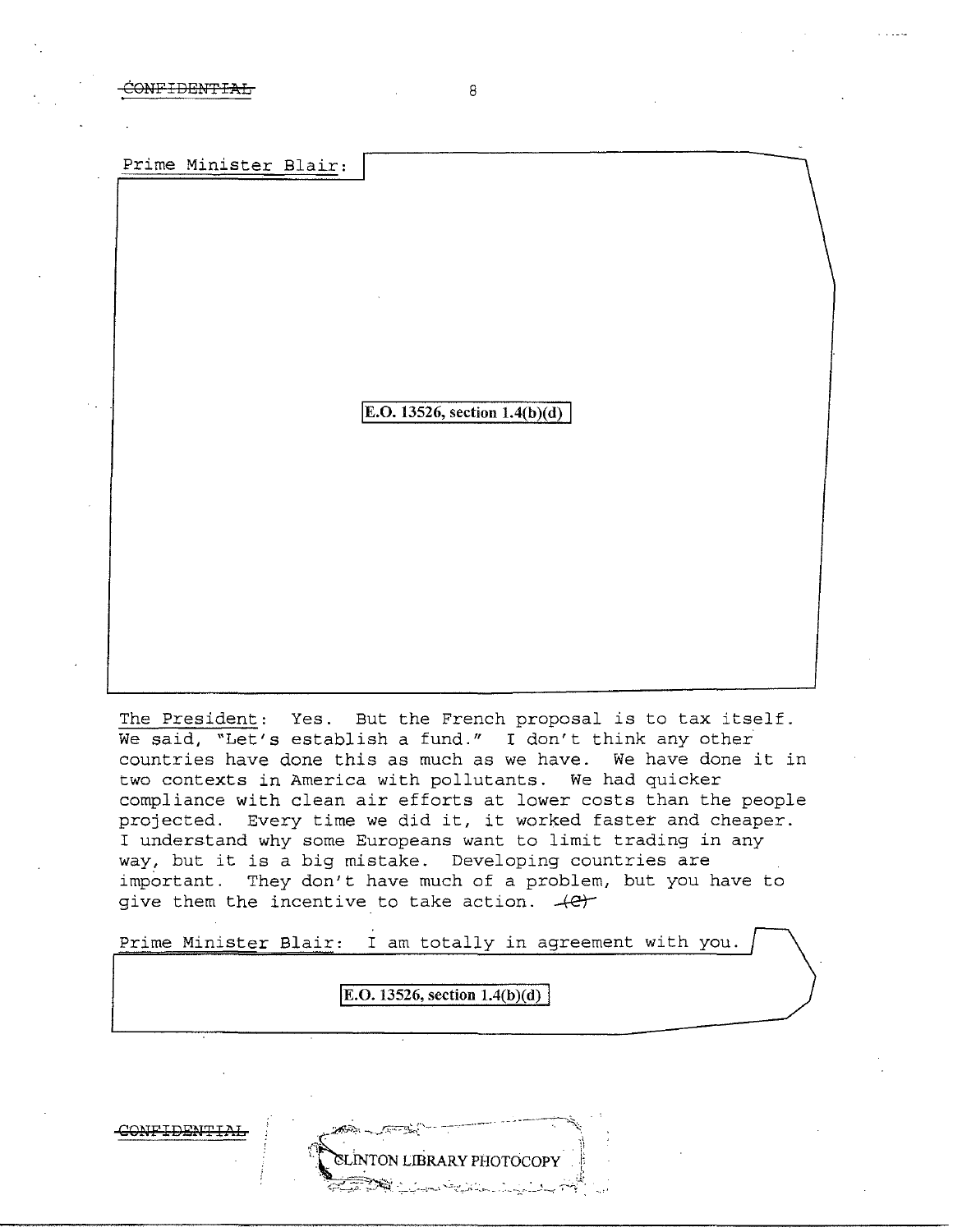#### CONFIDENTIAL 9

The President: Yes. I will push our proposal on a fund more and make it attractive to the G-77 and you want us to buck up Aznar and Guterres.  $\text{LQ}+$ 

Prime Minister Blair: Yes. And Schroeder.

 $E. O. 13526$ , section  $1.4(b)(d)$ 

The President: We ought to be more for a market solution here.  $(C)$ 

Prime-Minister Blair: Exactly.  $\varnothing$ 

The President: The requlation should be the outcome, but how to get there should be left to the most efficient means. Let me ask something else. How did your visit with Putin go? (C)

Prime Minister Blair: It was fine. Very interesting. He feels that he is not understood about the problems he is facing there. He was very anxious to impress me. He wanted to see America as a partner, I think. (e)

The President: I think he does, depending on who wins our elections, it might take a while to get it going, but the more time you can spend with him the better. I think he is a guy with a lot of ability and ambitions for the Russians. His intentions are generally honorable and straightforward, but he just hasn't made up his mind yet. He could get squishy on democracy.  $+e$ 

Prime Minister Blair:

CONFIDENTIAI

**IE.O. 13526, section 1.4(b)(d)** 

The President: Politically, he has got to be with the Arabs on the Middle East dispute, but I told him one real problem you have here is that it is not clear how much can be controlled in

INTON LIBRARY PHOTOCOPY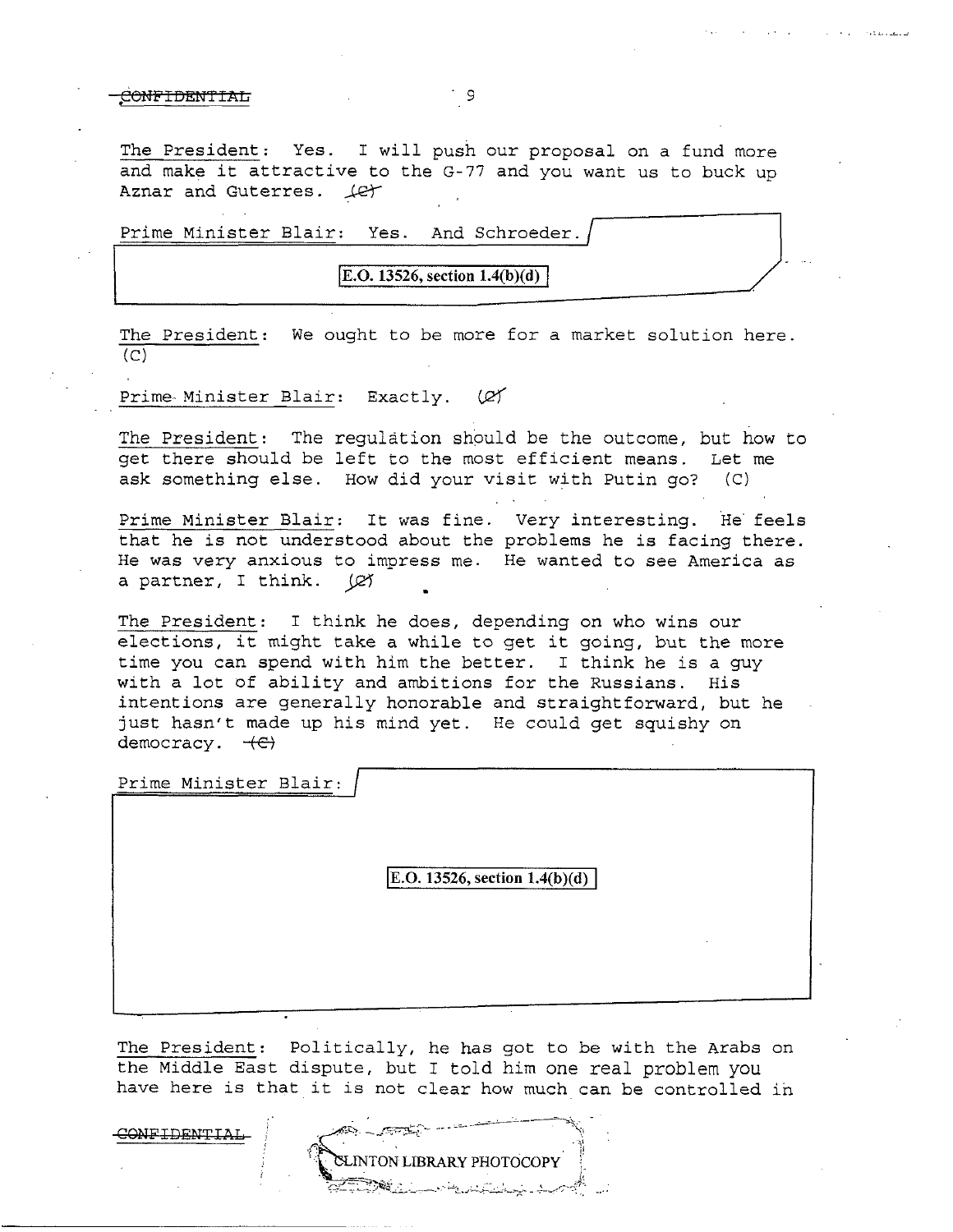CONFIDEH'PIA:L 10 .

| this situation. Violence begets violence. |  |
|-------------------------------------------|--|
| <sup>1</sup> E.O. 13526, section $1.4(d)$ |  |

If you are the stronger person, that is what you have to do. It was like (gap) but I think especially for the next year, whoever is President here, and until we get organized, the more time you spend with him, the more it will pay off.  $\mathcal{L}$ 

Prime Minister Blair: Yes. I will carry on with it. I think the other thing is he is only now choosing the people around him. That really matters in terms of what is being pumped into his ears. He is highly intelligent.  $\varnothing$ 

The President: Yes. A lot of people pour crap in. He wants to do a good job and he works at.it every day. He is intelligent and disciplined. The last thing. I know you had a meeting with Barak, and I know you're worried. I am doing my best. We've made little headway today.  $\int$ 

E.O. 13526, section  $1.4(d)$ 

am doing my best but you see what the problem is, don't you?<br> $\cancel{(e)}$ 

I

Prime Minister Blair: Absolutely.

**E.O.** 13526, section  $1.4(b)(d)$ 

The President: Did you tell him that?  $#$ 

|               | Prime Minister Blair: Yes, I have. I will follow it up and |  |                                                                                                                                                                                                                                                                                                                                                                                                                                                                       |                                |  |  |
|---------------|------------------------------------------------------------|--|-----------------------------------------------------------------------------------------------------------------------------------------------------------------------------------------------------------------------------------------------------------------------------------------------------------------------------------------------------------------------------------------------------------------------------------------------------------------------|--------------------------------|--|--|
| speak to him. |                                                            |  |                                                                                                                                                                                                                                                                                                                                                                                                                                                                       | [E.O. 13526, section 1.4(b)(d) |  |  |
|               | CLINTON LIBRARY PHOTOCOPY                                  |  | The company of the company of the company of the company of the company of the company of the company of the company of the company of the company of the company of the company of the company of the company of the company<br><u> Stanislation and Standard Standard Standard Standard Standard Standard Standard Standard Standard Standard Standard Standard Standard Standard Standard Standard Standard Standard Standard Standard Standard Standard Stand</u> |                                |  |  |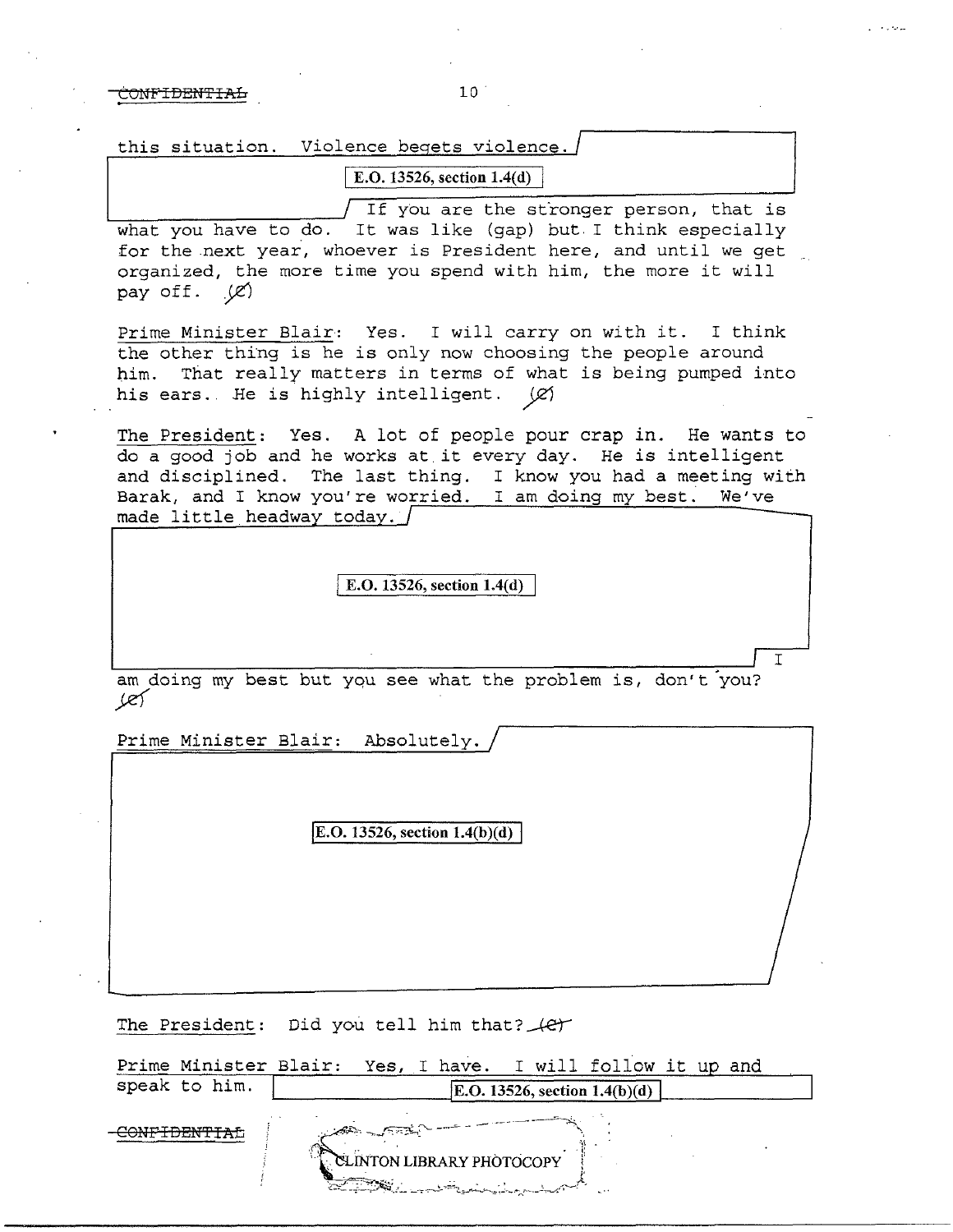-CONFIDENTIAL 11

**E.O. 13526, section 1.4(b)(d)** 

The President: It is interesting. The Israelis have good substantive policies, but the level of misunderstanding between the two sides is pretty high.  $+e^{+}$ the two sides is pretty high.  $+e^+$ <br>Prime Minister Blair:

Prime Minister Blair: *)* 

The President: I agree with that.  $\leftarrow$ 

Prime Minister Blair: We will try.

E.O. 13526, section  $1.4(b)(d)$ 

The President: Yes. We're trying to take another run at him on that and maybe we'll get some movement today. I am really glad you are going to this Balkans conference. Tell all those Balkan guys I said hello. I am thrilled about what you are doing. I think America will do its part out there, no matter what you're hearing out of the Bush campaign.  $\angle$ e7

Prime Minister. Blair: Ridiculous isn't it. Happy Thanksgiving,  $Bill.$   $+e$  $+$ 

The President: Thank you so much. (U)

Prime Minister Blair: How is the Senator? (U)

The President: Happy as a clam. Chelsea asked about Leo. (U)

Prime Minister Blair: He is absolutely great and you will see when you come over. (U)

The President: I know Chelsea is coming. Hillary wants to but she still has to sort out some scheduling things. I hope we see you on the  $12^{th}$ . (C)

NTON LIBRARY PHOTOCOPY

Prime Minister Blair: Okay. (U)

ONFIDENTIAL